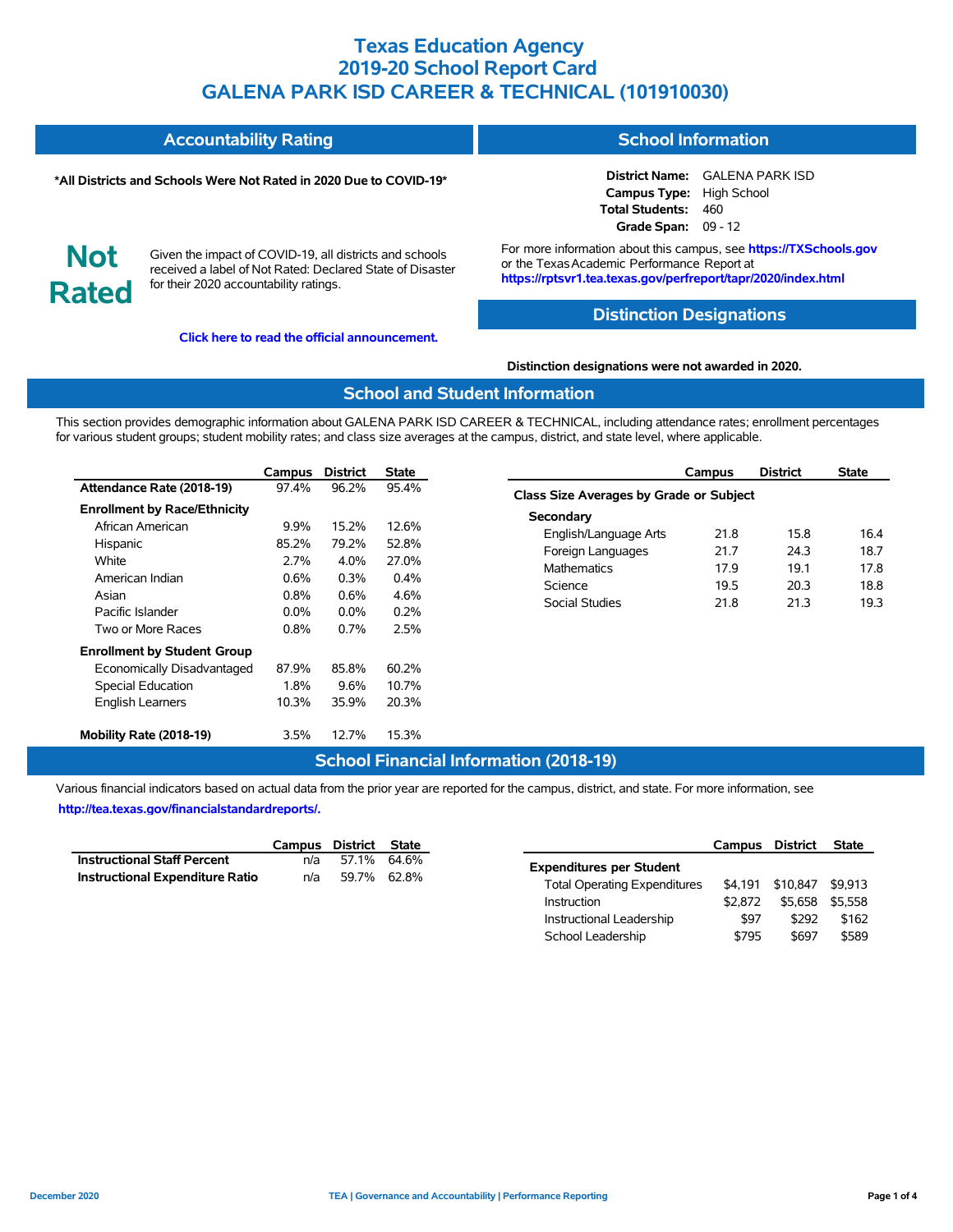## **STAAR Outcomes**

This section provides STAAR performance and Academic Growth outcomes. Academic Growth measures whether students are maintaining performance or improving from year to year. **Please note that due to the cancellation of spring 2020 State of Texas Assessments of Academic Readiness (STAAR) due to the COVID-19 pandemic, the performance of this year's report is not updated.**

|                                                                                |      |              |     |                 |                          |                          |                          |          |        |                 | Two or         |               |
|--------------------------------------------------------------------------------|------|--------------|-----|-----------------|--------------------------|--------------------------|--------------------------|----------|--------|-----------------|----------------|---------------|
|                                                                                |      |              |     |                 | African                  |                          |                          | American |        | <b>Pacific</b>  | <b>More</b>    | Econ          |
|                                                                                |      | <b>State</b> |     | District Campus | American                 | <b>Hispanic</b>          | White                    | Indian   | Asian  | <b>Islander</b> | Races          | <b>Disadv</b> |
| STAAR Performance Rates at Approaches Grade Level or Above (All Grades Tested) |      |              |     |                 |                          |                          |                          |          |        |                 |                |               |
| All Subjects                                                                   | 2019 | 78%          | 78% | 94%             | 93%                      | 94%                      | 100%                     | 100%     | 100%   |                 | *              | 94%           |
| ELA/Reading                                                                    | 2019 | 75%          | 73% | 89%             | 88%                      | 89%                      | 100%                     | *        | $\ast$ |                 | $\ast$         | 89%           |
| Mathematics                                                                    | 2019 | 82%          | 84% | 100%            | 100%                     | 100%                     | $\ast$                   | *        | $\ast$ |                 | *              | 100%          |
| Science                                                                        | 2019 | 81%          | 82% | 97%             | 100%                     | 96%                      | 100%                     | $\ast$   | $\ast$ |                 | *              | 99%           |
| <b>Social Studies</b>                                                          | 2019 | 81%          | 79% | 97%             | 94%                      | 97%                      | $\ast$                   |          | *      |                 |                | 96%           |
| STAAR Performance Rates at Meets Grade Level or Above (All Grades Tested)      |      |              |     |                 |                          |                          |                          |          |        |                 |                |               |
| All Subjects                                                                   | 2019 | 50%          | 46% | 77%             | 85%                      | 75%                      | 88%                      | 80%      | 86%    |                 | ∗              | 77%           |
| ELA/Reading                                                                    | 2019 | 48%          | 41% | 71%             | 75%                      | 69%                      | 83%                      | $\ast$   | *      |                 | *              | 71%           |
| <b>Mathematics</b>                                                             | 2019 | 52%          | 53% | 97%             | 100%                     | 96%                      | $\ast$                   | $\ast$   | $\ast$ |                 | *              | 99%           |
| Science                                                                        | 2019 | 54%          | 51% | 73%             | 86%                      | 70%                      | 80%                      | $\ast$   | $\ast$ |                 | $\ast$         | 75%           |
| <b>Social Studies</b>                                                          | 2019 | 55%          | 51% | 78%             | 94%                      | 75%                      | *                        |          | $\ast$ |                 |                | 76%           |
| STAAR Performance Rates at Masters Grade Level (All Grades Tested)             |      |              |     |                 |                          |                          |                          |          |        |                 |                |               |
| All Subjects                                                                   | 2019 | 24%          | 18% | 24%             | 25%                      | 23%                      | 44%                      | 20%      | 57%    |                 | ∗              | 24%           |
| ELA/Reading                                                                    | 2019 | 21%          | 14% | 5%              | 6%                       | 4%                       | 33%                      | *        | $\ast$ |                 | $\ast$         | 4%            |
| <b>Mathematics</b>                                                             | 2019 | 26%          | 25% | 65%             | 80%                      | 62%                      | $\ast$                   | $*$      | $\ast$ |                 | *              | 66%           |
| Science                                                                        | 2019 | 25%          | 18% | 16%             | 14%                      | 14%                      | 20%                      | $\ast$   | $\ast$ |                 | *              | 16%           |
| <b>Social Studies</b>                                                          | 2019 | 33%          | 26% | 45%             | 38%                      | 45%                      | $\ast$                   |          | $\ast$ |                 |                | 44%           |
| Academic Growth Score (All Grades Tested)                                      |      |              |     |                 |                          |                          |                          |          |        |                 |                |               |
| <b>Both Subjects</b>                                                           | 2019 | 69           | 69  | 76              | 90                       | 73                       | 90                       | *        | $\ast$ |                 | $\ast$         | 77            |
|                                                                                | 2018 | 69           | 69  | ٠               | $\overline{\phantom{a}}$ | $\overline{\phantom{a}}$ | $\overline{\phantom{a}}$ |          |        |                 | $\blacksquare$ |               |
| ELA/Reading                                                                    | 2019 | 68           | 66  | 60              | 83                       | 57                       | $\ast$                   |          | $\ast$ |                 |                | 60            |
|                                                                                | 2018 | 69           | 68  |                 |                          |                          |                          |          |        |                 |                |               |
| <b>Mathematics</b>                                                             | 2019 | 70           | 72  | 98              | 100                      | 97                       | $\ast$                   | $\ast$   | $\ast$ |                 | *              | 99            |
|                                                                                | 2018 | 70           | 71  |                 |                          |                          |                          |          |        |                 |                |               |

 **? Indicates that the data for this item were statistically improbable or were reported outside a reasonable range.**

 **- Indicates zero observations reported for this group. \* Indicates results are masked due to small numbers to protect student confidentiality.**

**n/a Indicates data reporting is not applicable for this group.**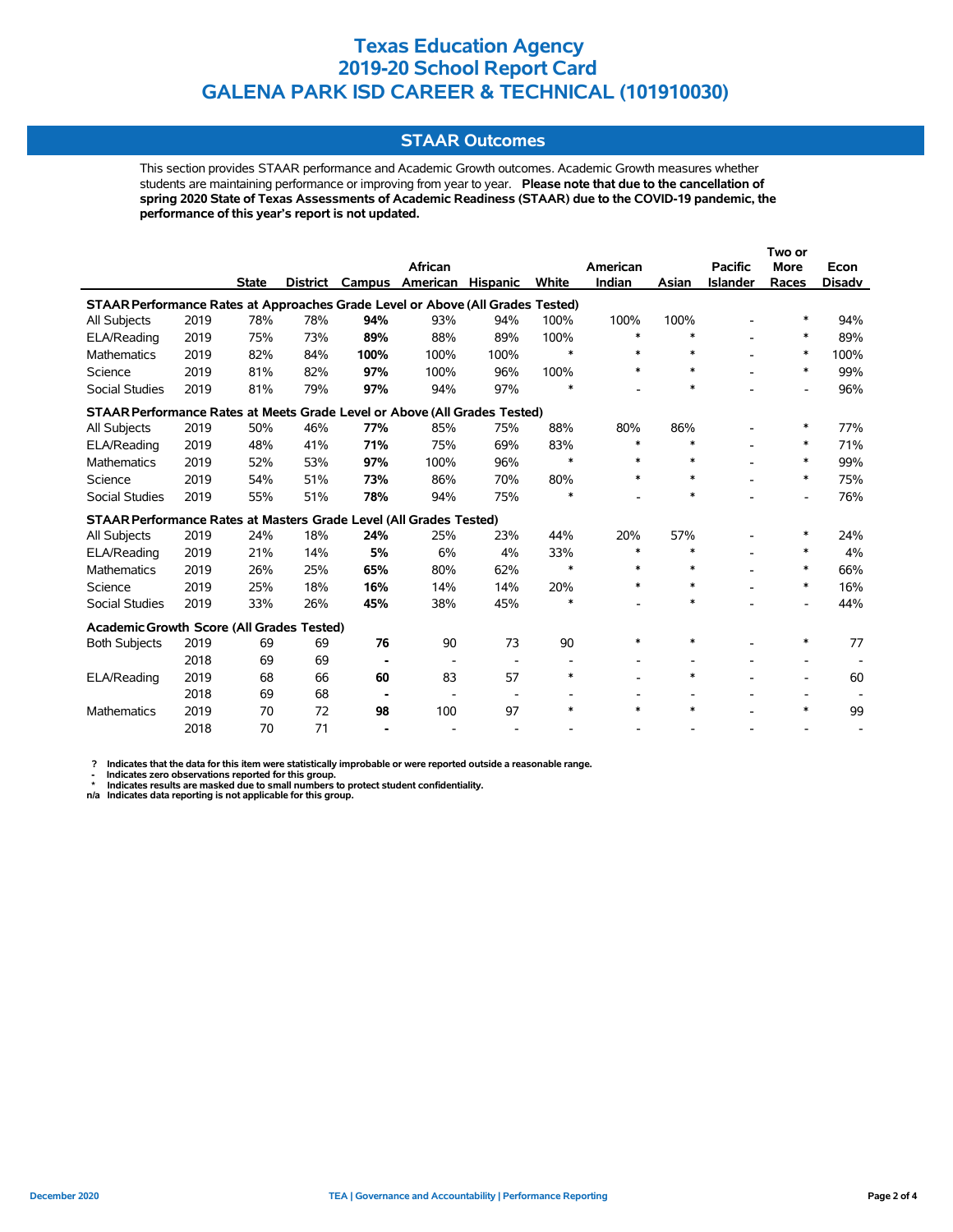## **Graduation and College, Career, and Military Readiness Outcomes**

This section provides graduation, graduation plan, and College, Career, and Military Readiness rates.

|                                                             |              |              |        |                              |                          |        |                    |        |                | Two or        |        |
|-------------------------------------------------------------|--------------|--------------|--------|------------------------------|--------------------------|--------|--------------------|--------|----------------|---------------|--------|
|                                                             | State        |              | Campus | African<br>American Hispanic |                          | White  | American<br>Indian |        | <b>Pacific</b> | More<br>Races | Econ   |
|                                                             |              | District     |        |                              |                          |        |                    | Asian  | Islander       |               | Disadv |
| Annual Dropout Rate (Gr 9-12)                               |              |              |        |                              |                          |        |                    |        |                |               |        |
| 2018-19                                                     | 1.9%<br>1.9% | 2.2%<br>2.3% | 0.0%   | 0.0%                         | 0.0%                     | 0.0%   |                    | 0.0%   |                |               | 0.0%   |
| 2017-18                                                     |              |              |        |                              |                          |        |                    |        |                |               |        |
| 4-Year Longitudinal Rate (Gr 9-12)                          |              |              |        |                              |                          |        |                    |        |                |               |        |
| Class of 2019                                               |              |              |        |                              |                          |        |                    |        |                |               |        |
| Graduated                                                   | 90.0%        | 91.2%        |        |                              |                          |        |                    |        |                |               |        |
| Graduates, TxCHSE, & Cont                                   | 94.1%        | 92.5%        |        |                              |                          |        |                    |        |                |               |        |
| Class of 2018<br>Graduated                                  | 90.0%        | 90.9%        |        |                              |                          |        |                    |        |                |               |        |
| Graduates, TxCHSE, & Cont                                   | 94.3%        | 93.2%        |        |                              |                          |        |                    |        |                |               |        |
|                                                             |              |              |        |                              |                          |        |                    |        |                |               |        |
| 5-Year Extended Longitudinal Rate (Gr 9-12)                 |              |              |        |                              |                          |        |                    |        |                |               |        |
| Class of 2018<br>Graduated                                  | 92.2%        | 92.6%        |        |                              |                          |        |                    |        |                |               |        |
|                                                             | 93.9%        | 93.4%        |        |                              |                          |        |                    |        |                |               |        |
| Graduates, TxCHSE, & Cont<br>Class of 2017                  |              |              |        |                              |                          |        |                    |        |                |               |        |
| Graduated                                                   | 92.0%        | 91.1%        |        |                              |                          |        |                    |        |                |               |        |
| Graduates, TxCHSE, & Cont                                   | 93.7%        | 91.9%        |        |                              |                          |        |                    |        |                |               |        |
|                                                             |              |              |        |                              |                          |        |                    |        |                |               |        |
| 6-Year Extended Longitudinal Rate (Gr 9-12)                 |              |              |        |                              |                          |        |                    |        |                |               |        |
| Class of 2017<br>Graduated                                  | 92.4%        | 91.9%        |        |                              |                          |        |                    |        |                |               |        |
| Graduates, TxCHSE, & Cont                                   | 93.7%        | 92.5%        |        |                              |                          |        |                    |        |                |               |        |
| Class of 2016                                               |              |              |        |                              |                          |        |                    |        |                |               |        |
| Graduated                                                   | 92.1%        | 93.0%        |        |                              |                          |        |                    |        |                |               |        |
| Graduates, TxCHSE, & Cont                                   | 93.4%        | 93.5%        |        |                              |                          |        |                    |        |                |               |        |
| 4-Year Federal Graduation Rate Without Exclusions (Gr 9-12) |              |              |        |                              |                          |        |                    |        |                |               |        |
| Class of 2019                                               | 90.0%        | 88.7%        |        |                              |                          |        |                    |        |                |               |        |
| Class of 2018                                               | 90.0%        | 89.0%        |        |                              |                          |        |                    |        |                |               |        |
|                                                             |              |              |        |                              |                          |        |                    |        |                |               |        |
| RHSP/DAP Graduates (Longitudinal Rate)                      |              |              |        |                              |                          |        |                    |        |                |               |        |
| Class of 2019                                               | 73.3%        |              |        |                              |                          |        |                    |        |                |               |        |
| Class of 2018                                               | 68.5%        | 55.6%        |        |                              |                          |        |                    |        |                |               |        |
| RHSP/DAP/FHSP-E/FHSP-DLA Graduates (Longitudinal Rate)      |              |              |        |                              |                          |        |                    |        |                |               |        |
| Class of 2019                                               | 87.6%        | 87.4%        |        |                              |                          |        |                    |        |                |               |        |
| Class of 2018                                               | 86.8%        | 80.7%        |        |                              |                          |        |                    |        |                |               |        |
| College, Career, and Military Ready (Annual Graduates)      |              |              |        |                              |                          |        |                    |        |                |               |        |
| 2018-19                                                     | 72.9%        | 75.0%        | 99.6%  | 100.0%                       | 99.5%                    |        |                    | $\ast$ |                |               | 99.5%  |
| 2017-18                                                     | 65.5%        | 60.1%        |        |                              |                          |        |                    |        |                |               |        |
| <b>SAT/ACT Results (Annual Graduates)</b>                   |              |              |        |                              |                          |        |                    |        |                |               |        |
| Tested                                                      |              |              |        |                              |                          |        |                    |        |                |               |        |
| 2018-19                                                     | 75.0%        | 43.3%        | 43.4%  | 50.0%                        | 42.6%                    |        | $\ast$             |        |                |               | 46.7%  |
| 2017-18                                                     | 74.6%        | 46.4%        |        |                              |                          |        |                    |        |                |               |        |
| Average SAT Score                                           |              |              |        |                              |                          |        |                    |        |                |               |        |
| 2018-19                                                     | 1027         | 1053         | 1019   | *                            | 1017                     | $\ast$ | *                  |        |                | *             | 1024   |
| 2017-18                                                     | 1036         | 1049         |        |                              |                          |        |                    |        |                |               |        |
| Average ACT Score                                           |              |              |        |                              |                          |        |                    |        |                |               |        |
| 2018-19                                                     | 20.6         | 18.7         | 18.8   |                              | 19.0                     | $\ast$ |                    |        |                | *             | 18.9   |
| 2017-18                                                     | 20.6         | 18.3         |        |                              | $\overline{\phantom{a}}$ |        |                    |        |                |               |        |

? Indicates that the data for this item were statistically improbable or were reported outside a reasonable range.<br>- Indicates zero observations reported for this group.<br>\* Indicates results are masked due to small numbers